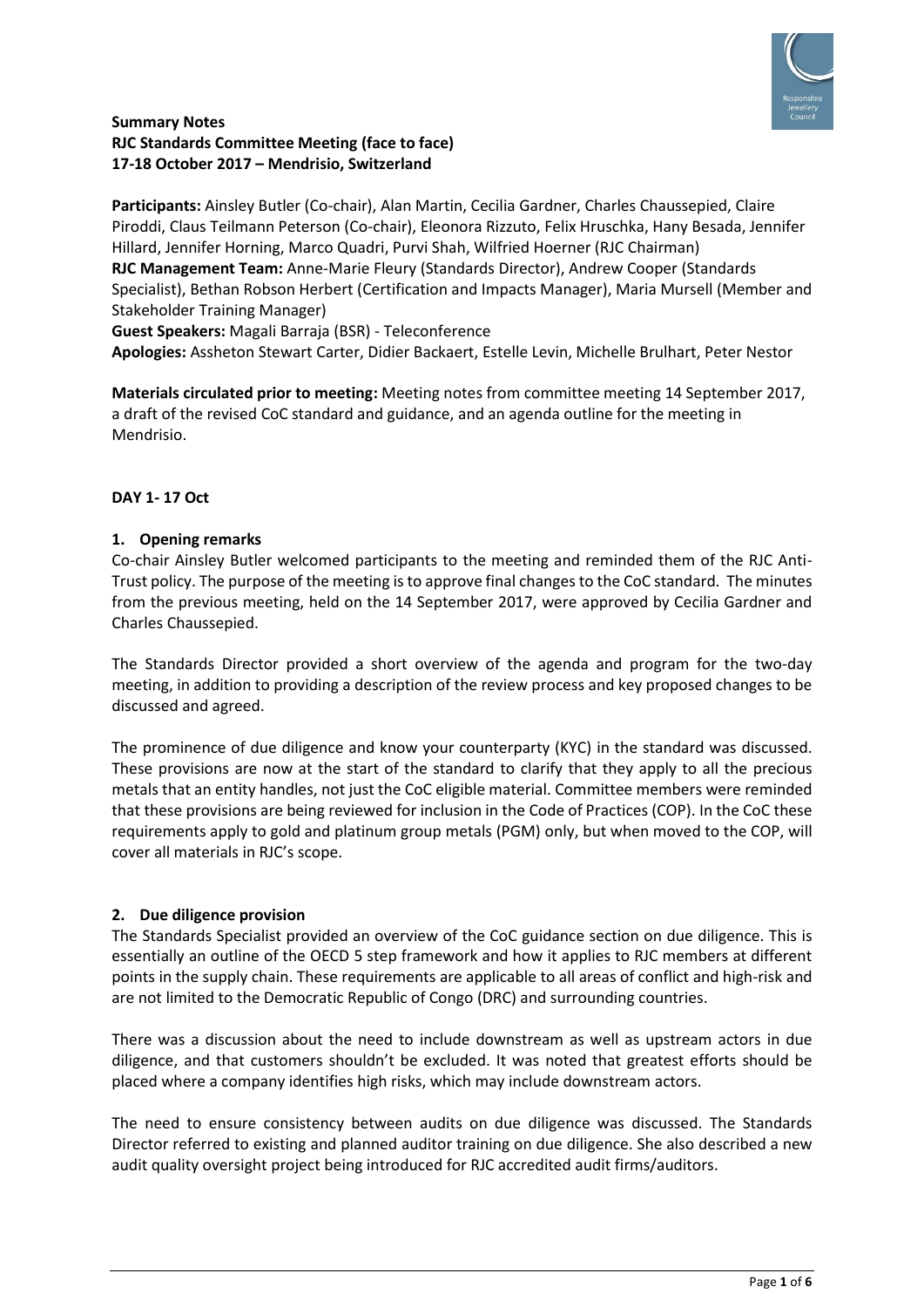It was noted that various other organisations have carried out work sourcing from conflict affected and high-risk areas (CAHRAs), especially in relation to sourcing from artisanal and small-scale miners (ASM). A recent project from Impact (formerly Partnerships Africa Canada) to export gold from the DRC was described as a successful example of this.

There was a question on the new requirement for refiners to supply RJC with data on the mine of origin, instead of country of origin. This approach has been taken to understand how CAHRAs are identified by CoC certified members. The specification that mine of origin data be collected was made in response to feedback from round 2 which indicated that country level data is not granular enough to identify conflict and high-risk areas. The information will be used internally by the RJC and, where applicable, shared with relevant partners for individual certificates being cross-recognised.

One participant commented that some countries require full disclosure of the buyers of minerals from that country, for example Peru. There was a question on obstacles to introducing a requirement to publish all counterparties. Confidentiality issues were discussed (the fear of "being cut out as the middleman"). There are also concerns that assumptions will be made about a business based on who they do/don't sell to. It was suggested that in the next review of the CoC, further transparency on suppliers should be encouraged.

The question of why diamonds are not included in the CoC was raised. The revisions on due diligence and KYC in the COP was described as an important step in strengthening the business practices of all RJC members. The committee noted the action to schedule a review of this issue in Q1 of 2018 and emphasised the importance of this.

The committee approved the draft provision and guidance, with the following caveats:

- Clarifying that due diligence and KYC requirements apply to both suppliers and customers
- Clarifying that provision 1.2 ("appropriate to size and circumstances") does not mean small parts of your business can be excluded form due diligence.

# **3. Know Your Counterparty (KYC) provision**

The Standards Director provided an overview of requirements for the new KYC provision. The difference between 'Know Your Counterparty' and 'Know Your Customer' was described as a clarification rather than a change in application. The 2012 CoC used the term 'Know Your Customer' even though the practices applied to suppliers as well as customers. The term 'counterparty' is now used to avoid any ambiguity.

Commercial software tools are available to help companies identify individuals on sanctions lists, it was noted that these tools are generally designed for larger companies.

The committee approved the draft provision and guidance, asking a review of the term 'known money launderers' and the addition of reference to the financial intelligence list to the guidance note.

There was also a suggestion to review in the COP how KYC applies to counterparties providing services (cleaning, provisions) and potential labour risks in their businesses.

#### **4. Eligible mined material**

The Standards Director discussed proposed changes for validating eligible mined materialsources. She pointed out a change since Round 3 consultation which now limits the validation approach to RJC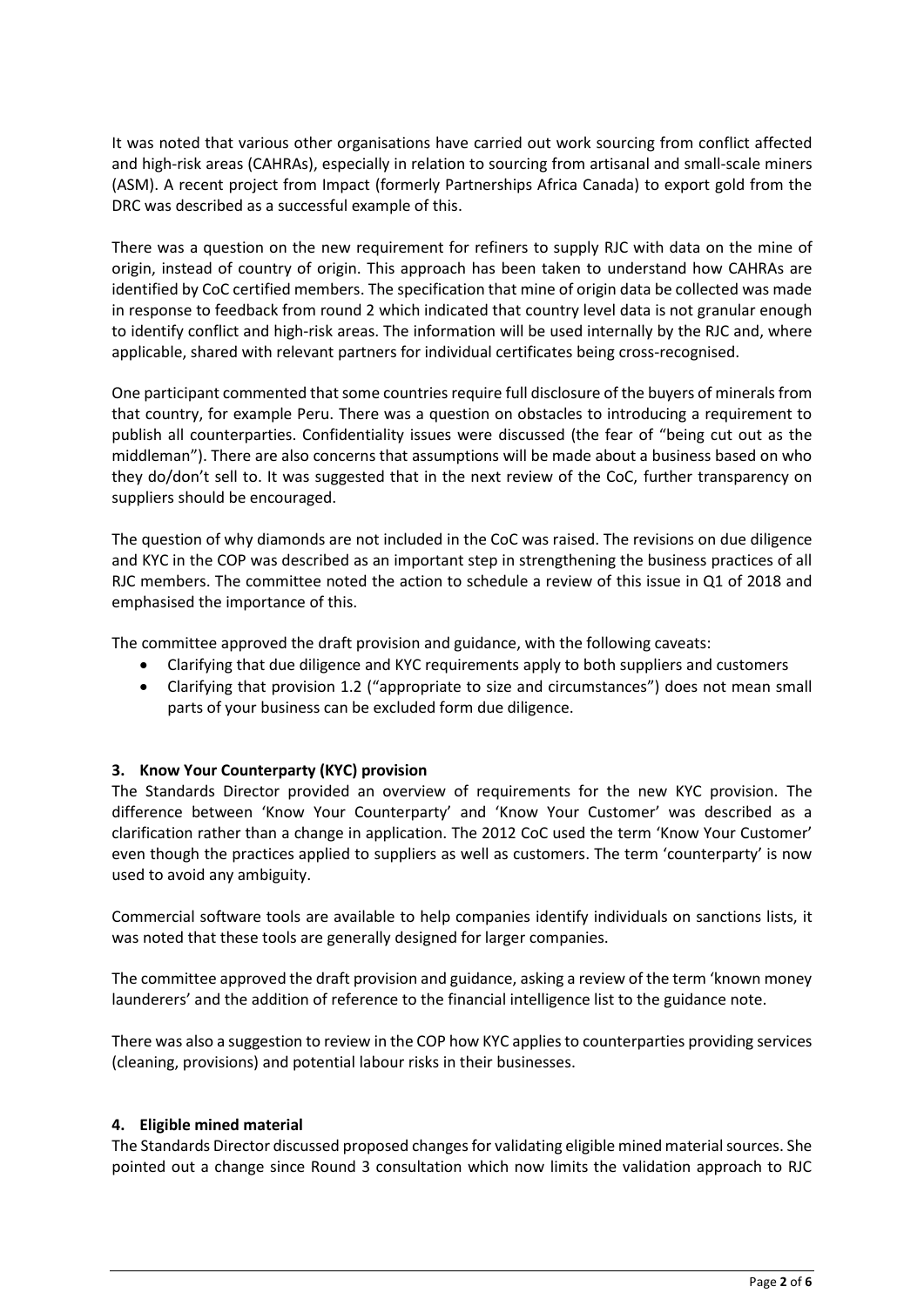accepted mining assurance schemes only. RJC's harmonisation approach was described as a key driver for introducing 'accepted mining assurance schemes'. The current lack of CoC certified mines was also noted.

A member asked about potential cross-recognition between the accepted mining assurance schemes (ICMM and TSM) and RJC. The Standards Director indicated that neither ICMM nor TSM fully align with RJC's COP requirements at this time. However, she described a willingness from all parties to explore the option of joint audits.

She also described the biggest difference as being greater coverage of labour and working conditions in the COP compared with ICMM and TSM. This is unsurprising as both ICMM and TSM only cover large scale mining which is capital intensive and formal. These activities don't have the same labour/working risks found in the labour intensive, small-scale businesses which the COP is designed to address (eg, in diamond cutting or jewellery manufacturing).

There was a question on the number of gold mines and potential quantity of material that would become CoC eligible as a result of this new provision. This estimation has been made by the RJC Management Team and will be made available to the Committee. **Subsequent note on estimate:** ICMM mines = 66 sites, up to 638 t/year; TSM Level A = 8 sites, 45t/year

ICMM's system includes adherence to 10 principles and Global Reporting Initiative (GRI) and is quite high level. A member questioned if these provide sufficient overlap with RJC . Other ICMM elements supplement the 10 principles and GRI, including the ICMM position statements which outline a number of commitments on biodiversity, Human Rights, etc as well as the Assurance Procedure which goes beyond GRI verification requirements.

The need to continue recognising ASM certification and support schemes was highlighted. The recognition of Fairmined and Fair Trade is a very important part of RJC's approach to supporting the ASM sector. No new ASM schemes have been identified for potential recognition at this time, but continued support to Fairmined and Fair Trade was confirmed as well as openness to new schemes.

One committee member congratulated the team for developing this new approach which ensures the integrity of CoC certification while promoting harmonisation with mining schemes.

The committee approved the provision and guidance.

# **5. Eligible recycled material**

The Certification and Impacts Manager provided an overview of updates and changes to the eligibility criteria for recycled material. There was a long discussion on the inclusion of investment material and bullion bank gold as recycled CoC material. Feedback from the consultation process was polarised on this question. The concerns with including investment products as *recycled* material relate to the fact that most bullion bank gold comes from mined sources. Some members strongly expressed the view that LBMA Good Delivery status is sufficient in managing this risk. Others expressed the concern that this allows mined gold to 'short-circuit' the full CoC requirements for mined material which include environmental and social aspects. It was also argued that it would be difficult for brands to make marketing claims about recycled gold if investment products were mixed in with this.

One member pointed out that it is common practice for refiners to source ingots from bullion banks to fulfil demand. The exclusion of bullion bank gold from the CoC would seriously affect the availability of CoC eligible material.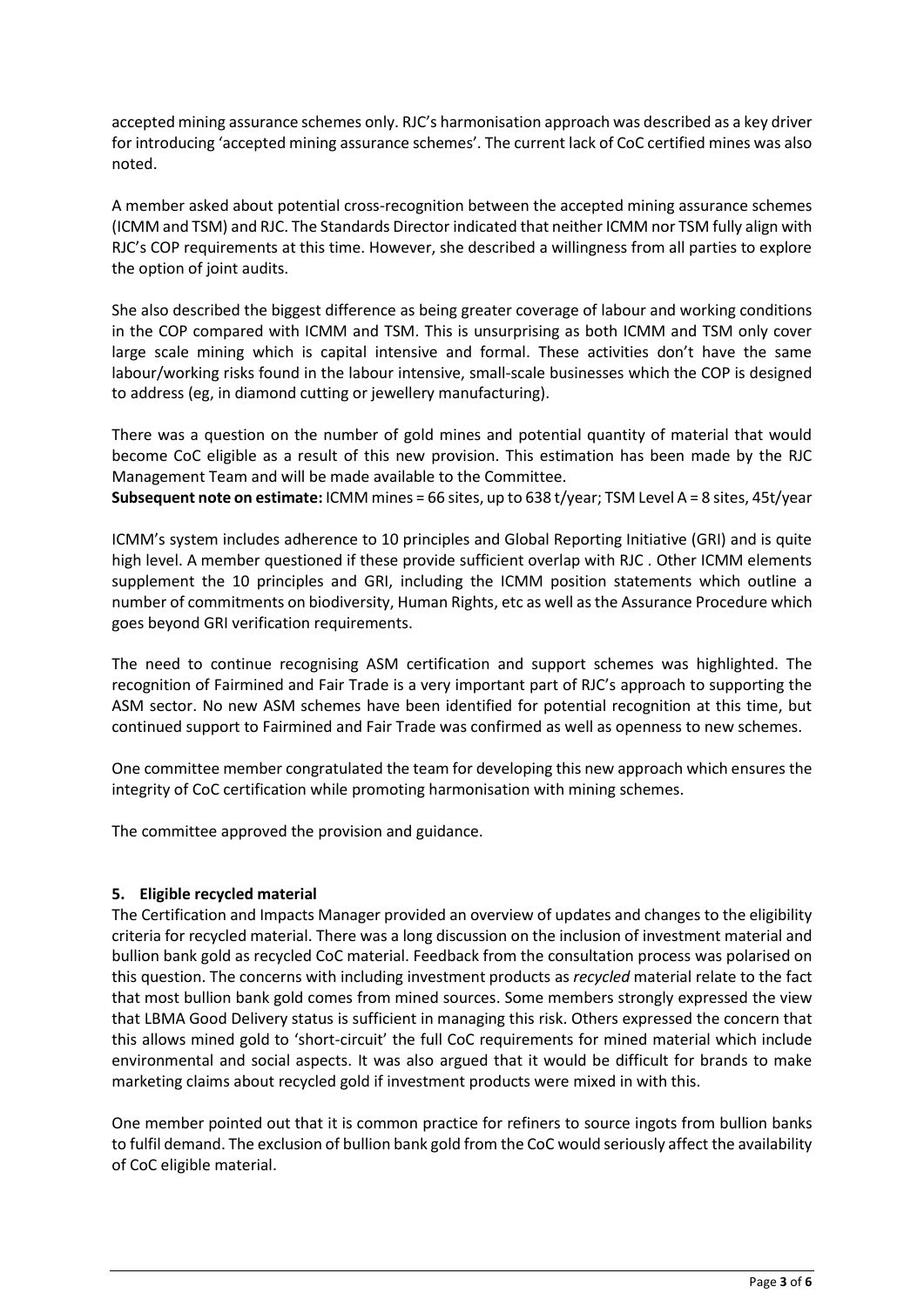There was a suggestion to consider in the definition of recycled material the concept of 'surrendering' (i.e. the material leavesthe factory even if it re-enters the same supply chain later). This was discussed in the context of re-using internal scrap and how this cannot qualify as recycled content.

There was agreement that both bullion bank material and private investment products are different to recycled material and should not be in the same category. The Standards Director proposed revising the current 'grandfathered' category to 'investment material' as way to provide greater transparency on the type of CoC material involved. One member pointed out that this would likely result in brands 'picking and mixing' their preferred types of CoC material. Another indicated that this is already happening and is not necessarily an issue.

A participant requested that the environmental risks in e-waste recovery be added to the guidance (eg, production of dioxins from burning iphones).

The standards committee approved the provision and guidance or recycled material, the approval of the new category of eligible investment gold was postponed to the following day.

# **DAY 2 – 18 Oct**

#### **6. Silver (COP)**

The Standards Director presented some background research on the inclusion of silver in the COP. She noted that the Exco has in principal approved including silver in RJC's scope and this will be the subject of an upcoming public announcement. She described the difficulty of assessing how this will affect members' fees, however the relatively lower value of silver (compared to gold and diamonds) should make this increase in cost minimal for most members. The co-chair clarified that the decision to add silver to RJC's scope is not a revenue driving exercise.

This expansion of scope means silver will be included in the COP and certification audits. This won't be carried out as separate or additional audits.

A high-level assessment of silver issues in the COP followed. Further research and consultation is needed for RJC to draft COP requirements, for example on the question of following LBMA's 'de minimus' approach which exempts material with silver content of less than 15% from the requirements of the standard. There were concerns that this approach will exclude a lot of sources of recycled silver which are low percentage but high volume.

Additional silver stakeholders were suggested including the American Gem Society, Goldsmiths and Stellar.

#### **7. Training**

The Member and Stakeholder Training Manager provided an overview of training activities. In response to a question on the uptake of training support services by members, she described the situation as improving as a result of greater one-to-one engagement.

On the question of which provisions generate the most helpdesk questions, the RJC team indicated the CoC as a whole. Enquiries are not recorded in a centralised system and are handled and resolved by different members of the RJC team, making it difficult to have an overall assessment of queries. A new IT system should help improve this understanding and feed into training and member support.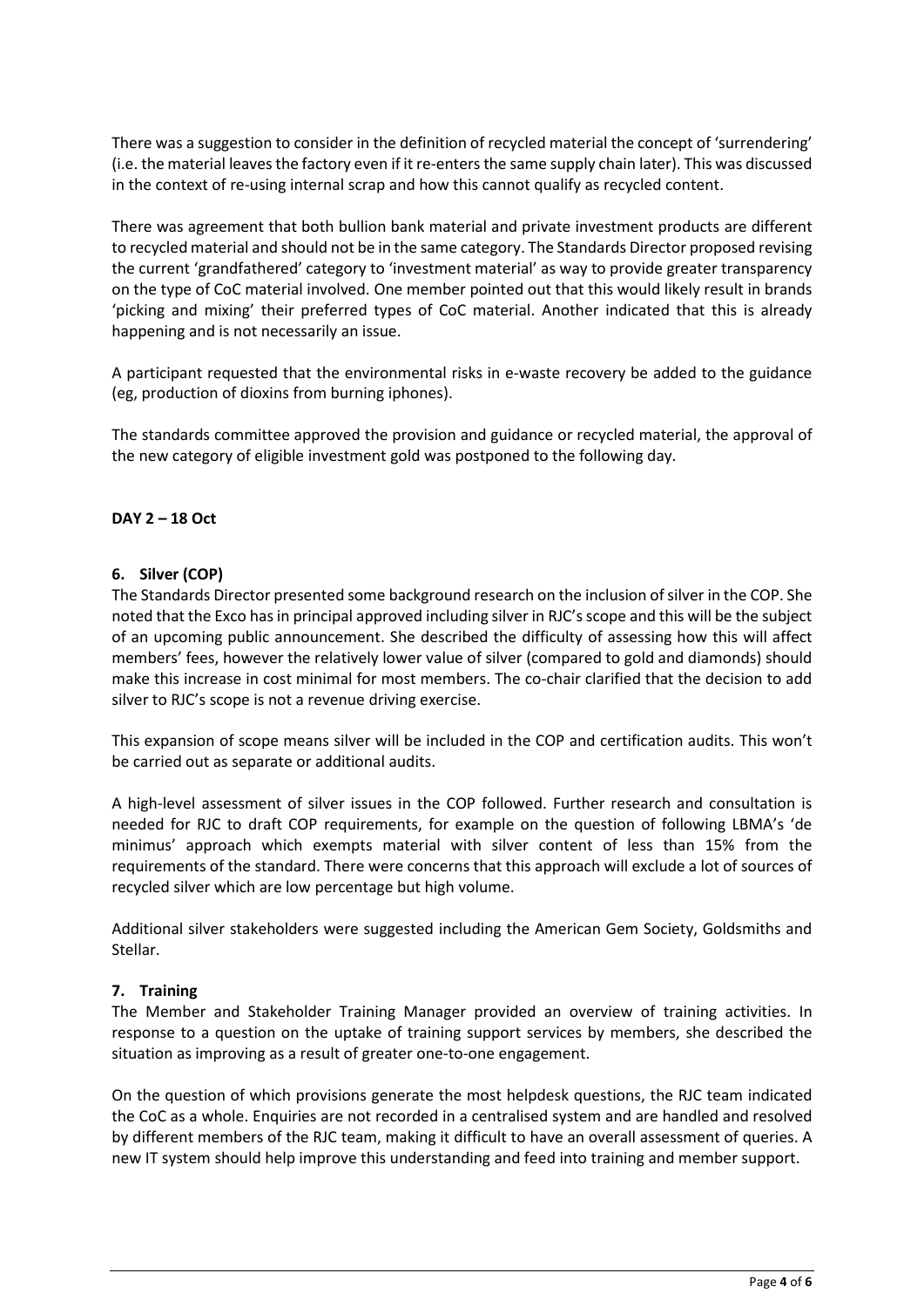Plans to develop more practical guidance were discussed. No standalone country specific guidance is available or anticipated at this time, the approach of including this in the guidance document will continue to be used.

Some members pointed out that the self-assessment tool is complicated and cumbersome and that a review and move to an IT platform would be beneficial.

Another member suggested more engagement with French, Italian and Spanish speaking stakeholders. Working with relevant trade associations in these countries for training purposes could be a good approach.

## **8. Product Claims and Intellectual Property**

The Standards Director described changes to this provision relating to products not made entirely of CoC material.

There was a recommendation to differentiate between the claim made at point of sale and the need to provide full information on the nature of the claim. The full information should be clearly available (e.g. on website), even if it is not all included in the claim itself.

The approach to allowing claims on products with non-CoC material was discussed at length. One member recommended replacing the word 'some' with 'main' in describing the components which must be made of CoC material. There was a discussion on the potential to use a 'mass balance' approach for claims, where a minimum percentage of CoC material must be included in a product before a claim can be made. There was a concern about the potential complexity of this approach and introduction of confusion as the CoC does not use a mass balance approach for the rest of the standard.

A member suggested developing a list of components which could be excluded from CoC material. This is similar to the approach used in the US FTC guide where certain components of a jewellery product are exempted from assay.

The committee approved the provision, subject to adding a list of exempted components to the guidance.

#### **9. Gender issues (COP)**

The Standards Director introduced Magali Barraja from BSR who dialled in by teleconference to present BSR's project on gender inclusion in the COP. Magali provided an overview of women's empowerment in the jewellery supply chain. The project reviewing the COP will include interviewing key stakeholders and Hany Besada, Cecilia Gardner, Purvi Shah and Jennifer Horning volunteered to participate.

#### **10. ExCo strategy – beyond 1000 members**

Charles Chaussepied provided an overview of ExCo strategy development for RJC now that membership has exceeded 1000 companies. A review was carried out of the structure and role of the board and committees as well as the internal organisational tools and systems. This is ongoing work with the following actions identified to date:

- A draft strategy paper has now been written
- There is a team working on the membership strategy i.e. how can we engage in China and how can we attract membership from large non-member retailers?
- A new Business Development Manager has been appointed.